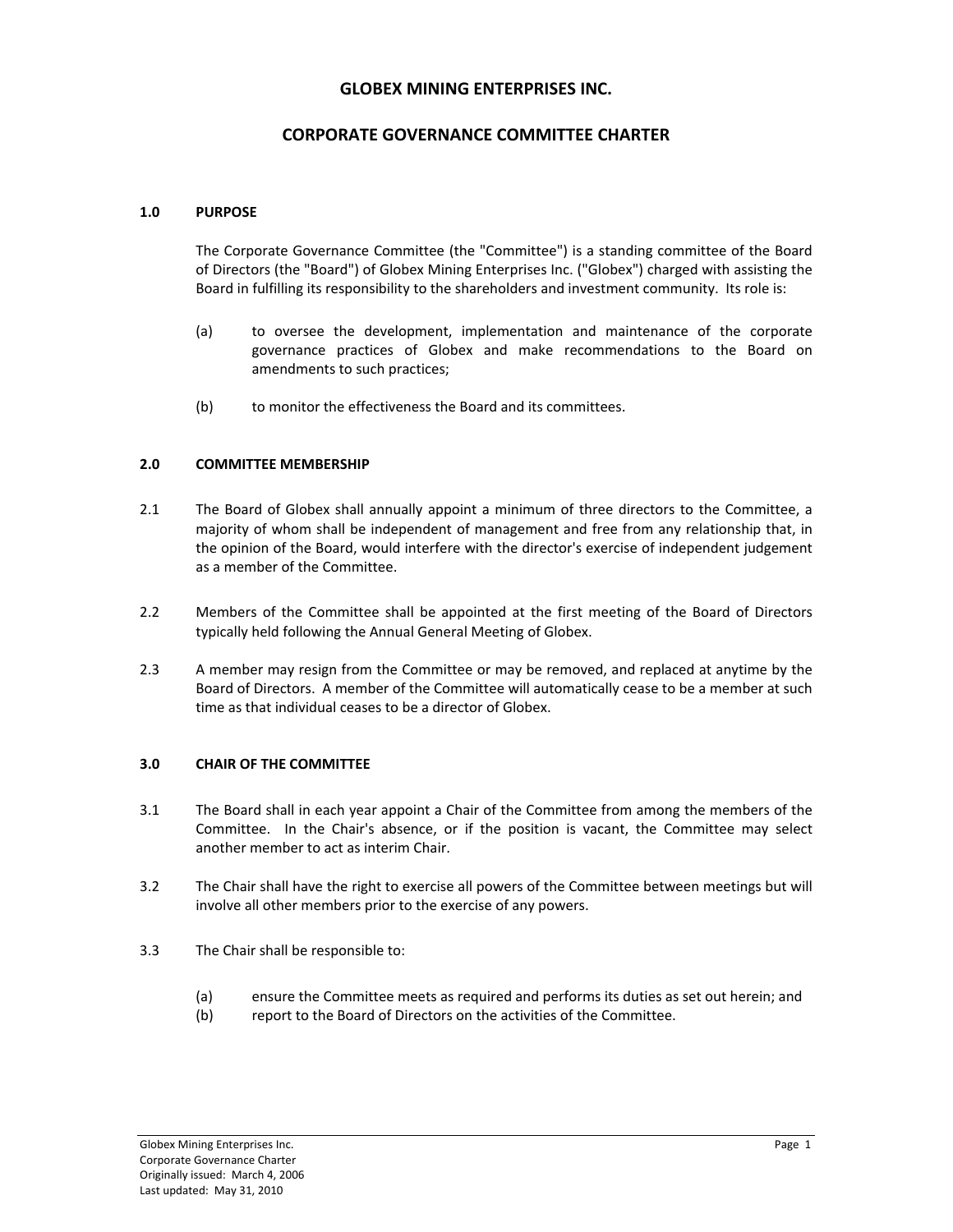### **4.0 RESPONSIBILITIES**

- 4.1 The Committee is responsible to:
	- (a) review and make recommendations to the Board respecting:
		- (i) corporate governance in general and the Board's stewardship role in the management of the Corporation, including the role and responsibilities of directors and appropriate policies and procedures for directors to carry out their duties with due diligence and in compliance with all legal and regulatory requirements;
		- (ii) general responsibilities and functions of the Board and its members, including position descriptions for the CEO and the Chair;
		- (iii) the organization, mandate and responsibilities of Board committees;
		- (iv) the procedures for effective Board meetings to ensure that the Board functions independently of management and without conflicts of interest;
		- (v) the long term plan for the composition of the Board of directors that takes into consideration the current strengths, skills and experience on the Board and the strategic direction of the Corporation;
		- (vi) the Board nominees for election as members of the Board, in consultation with the Chair of the Board and the CEO, annually;
		- (vii) as required, candidates to fill any Board and Committee vacancies;
		- (viii) annually, together with the Chairs of other Board Committees, the scope, duties and responsibilities of those Committees and where advisable, any amendments thereto, as well as the establishment or disbanding of Board Committees and changes to their composition, including the Chairs thereof;
		- (ix) the framework for delegating authority from the Board to management; and
		- (x) any improvements necessary to ensure an effective and appropriate working relationship between management and the Board.
	- (b) review the qualifications of candidates for Board membership and the slate of candidates for directors to be nominated for election by shareholders at annual general meetings of shareholders;
	- (c) oversee the development and implementation of a process for regularly assessing the effectiveness of the Board, its committees and its members;
	- (d) oversee the development of appropriate induction and education programs for new directors;
	- (e) oversee the development of corporate governance policies and practices and a procedure for assessing the effectiveness of, and compliance with, those policies and practices;
	- (f) establish procedures for Board meetings and to otherwise ensure that the processes, procedures and structure are in place to ensure that the Board functions independently of management and without conflicts of interest;
	- (g) review related party transactions to ensure that they reflect sound industry practices and are in the best interests of Globex;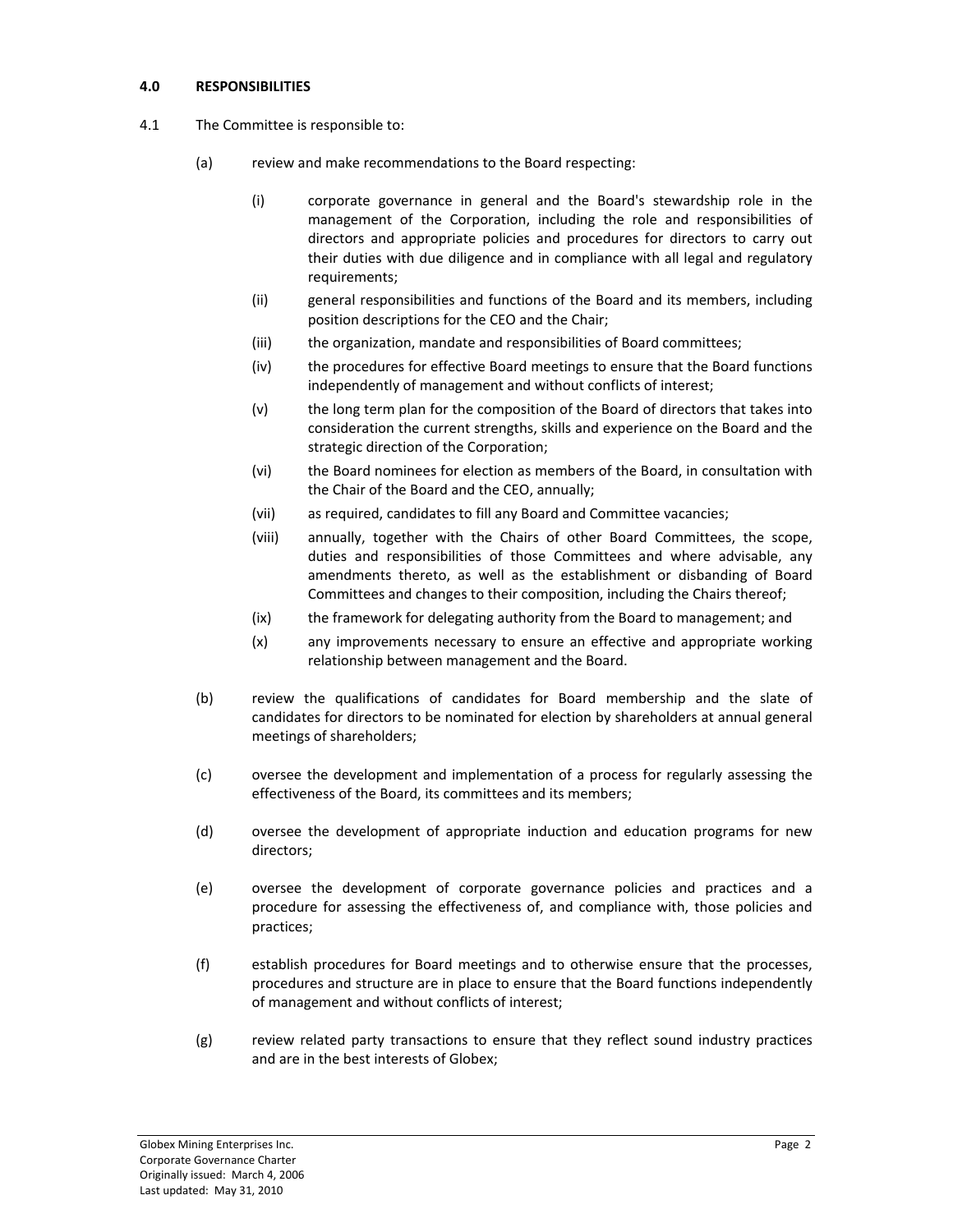- (h) review and approve the corporate governance disclosure section in Globex's management information circular, and any other corporate governance matters as required by public disclosure requirements; and
- (i) perform any other activities consistent with this Charter, the Company's By‐laws and governing law, as the Committee or the Board deems necessary or appropriate.

### **5.0 MEETINGS**

- 5.1 The Chairman will appoint a secretary who will keep minutes of all meetings (the "Secretary"). The Secretary does not have to be a member of the Committee or a director and can be changed by simple notice from the Chair.
- 5.2 No business shall be transacted by the Committee unless a quorum of the Committee is present or the business is transacted by resolution in writing signed by all members of the Committee. A majority of the Committee shall constitute a quorum, provided that if the number of members of the Committee is an even number, one half of the number of members plus one shall constitute a quorum.
- 5.3 The Committee shall meet as often as it deems necessary to carry out its responsibilities.
- 5.4 The time at which, and the place where the meetings of the Committee shall be held, and the procedure in all respects of such meetings shall be determined by the Committee, unless otherwise provided for in the By‐laws of Globex or otherwise determined by resolution of the Board.
- 5.5 Meetings may be held in person, by teleconferencing or by videoconferencing.
- 5.6 Any decision made by the Committee shall be determined by a majority vote of the members of the Committee present. A member will be deemed to have consented to any resolution passed or action taken at a meeting of the Committee unless the member dissents.
- 5.7 Minutes of the Committee will be kept by the Secretary. The approved minutes of the Committee shall be circulated to the Board forthwith and shall be duly entered in the books of Globex.

### **6.0 ACCESS TO MANAGEMENT AND OUTSIDE ADVISORS**

- 6.1 The Committee shall have full, free and unrestricted access to management and employees and to the relevant books and records of Globex.
- 6.2 The Committee may invite such other persons (i.e. the CEO, CFO and Controller) to its meetings, as it deems necessary.
- 6.3 The Committee shall have the authority to retain independent legal, accounting or other relevant advisors as it may deem necessary or appropriate to allow it to discharge its responsibilities, at the expense of Globex.
- 6.4 Any advisors retained shall report directly to the Committee and will provide the Board and management with written copies of all findings on a timely basis.